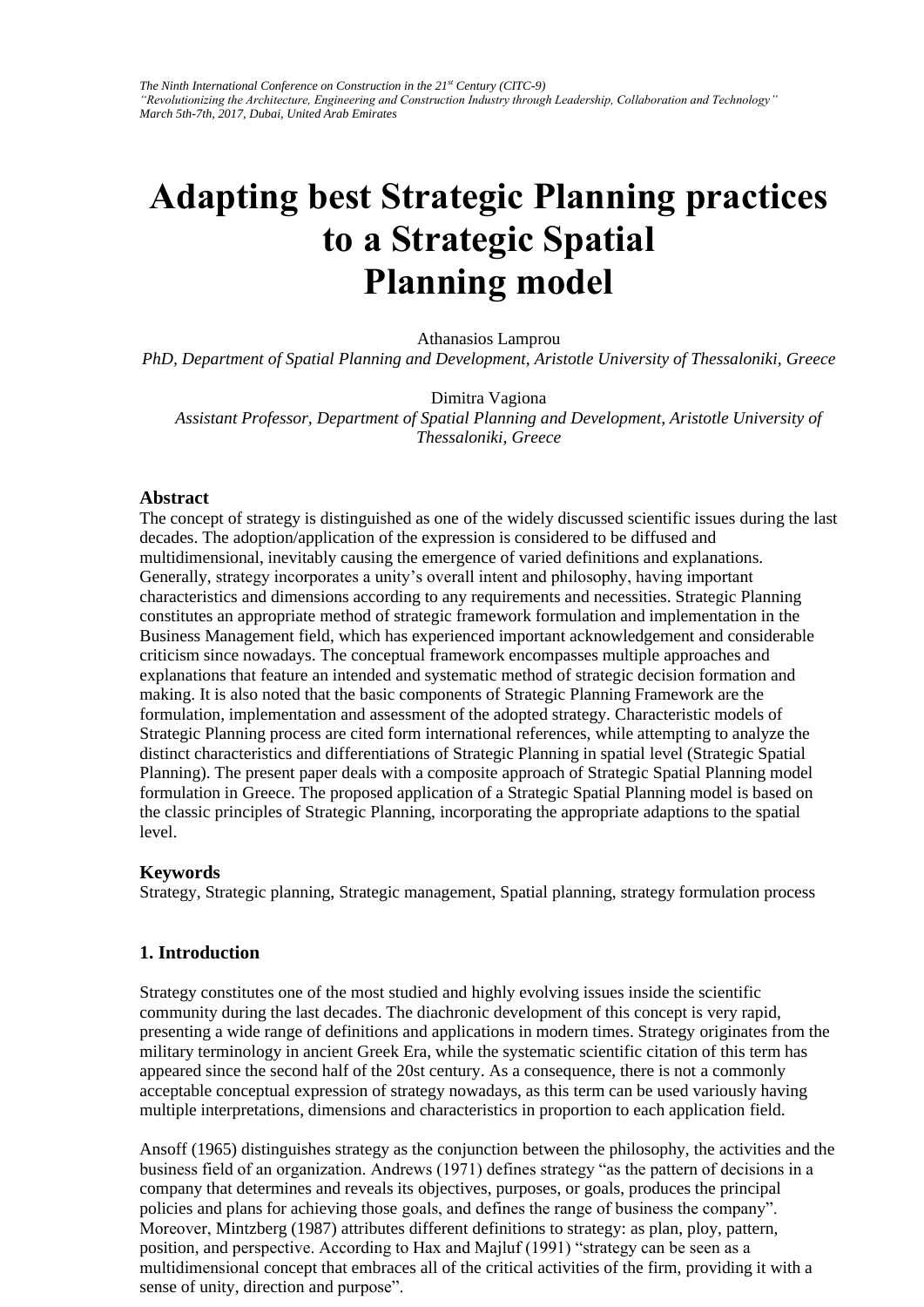However, Porter (1996) stresses that the essence of strategy is to act/perform differently in terms of consciously selecting differentiated activities in order to create competitive advantage.

The strategy formulation process is also considered a major issue in scientific and academic world according to different schools of thought and approaches developed until nowadays (Mintzberg *et al.,*  1998). Strategic Planning is an appropriate and popular scientific method of planning, formulation and application of Strategic Plans, which firstly appeared in the decade of 1960. The application of Strategic Planning focused mainly on the field of Corporate/Business Management experiencing significant recognition and severe criticism throughout years. It is also noted that Strategic Planning is directly associated with Strategic Management field and has multiple definitions, fundamentals, characteristics, benefits and restrictions. According to Bryson (1995), it can be defined as "a disciplined effort to produce fundamental decisions and actions that shape and guide what an organization (or other entity) is, what it does, and why it does it". Alternatively, Hax and Majluf (1991) regard that Strategic Planning is "a disciplined and well-defined organizational effort aimed at the complete specification of a firm's strategy and the assignment of responsibilities for its execution". It also constitutes a targeted method that takes into account critical factors and techniques in systematic and rational manner (Ο΄Regan and Ghobadian, 2002). Generally, the Strategic Planning framework consists of three distinct components: the formulation, implementation and control/assessment, whilst it can be examined from the individual perspectives of its content or process developed respectively (Hopkins and Hopkins, 1997).

The present paper consists of the following sections: in sections 2 and 3 the most famous Strategic Planning and Strategic Spatial Planning models identified in the literature are provided respectively, in section 4 the proposed adaptations and modifications of Strategic Planning model to Strategic Spatial Planning model are provided and presented, whilst section 5 includes some useful concluding remarks.

## **2. Strategic Planning Models**

The first model is detached from the 2nd chapter of the textbook "The Strategy Concept and Process: A pragmatic Approach" (Hax and Majluf, 1991). Particularly, the internal structure of a business organisation consists of three basic conceptual hierarchical levels which constitute the essential components of Strategic Planning process: corporate, business and functional levels. The corporate level encloses the main strategic decisions that have purely corporate and centralised character. At the business level the main efforts and actions are assigned in order to secure the longterm competitive advantage in all the business fields of the organisation. The functional level includes the functional requirements by the business actions and essentially constitutes the dynamic component of the distinct organisation competencies development in orfer to create competitive advantage. The "formal strategic planning process" consists of 12 steps that express the different character and sequence of the tasks execution and the individual responsibilities for development, implementation and control of the strategic tasks in the basic hierarchical levels Particularly, these steps inlude: 1) the vision of the organisation, managerial infrastracture, corporate culture and management of key personnel, 2) the strategic posture and planning guidelines, 3) the mission of the business, 4) the formulation of business strategy and broad action programs, 5) the formulation of functional strategy, 6) the consolidation of business and functional strategies, portfolio management and assignment of resource allocation prioritites, 7) the definition and evaluation of specific action programs at the business level, 8) the definition and evaluation of specific action programs at the functional level, 9) the resource allocation and definition of performance measurements for management control, 10) the budgeting at the business level, 11) the budgeting at the functional level, and 12) the budgeting consolidations and approval of strategic and operational funds. It is obvious that in this model strategy is exressed as a hierarchy of purposes that is specialised through a step sequence from broader guidelines to specific action programs. Moreover, the planning followed could not be characterised as "top-bottom" or "bottom-up", but conversely reflects a synthetic route from the lower to the higher hierarchical level creating a sense of coherence and continuation.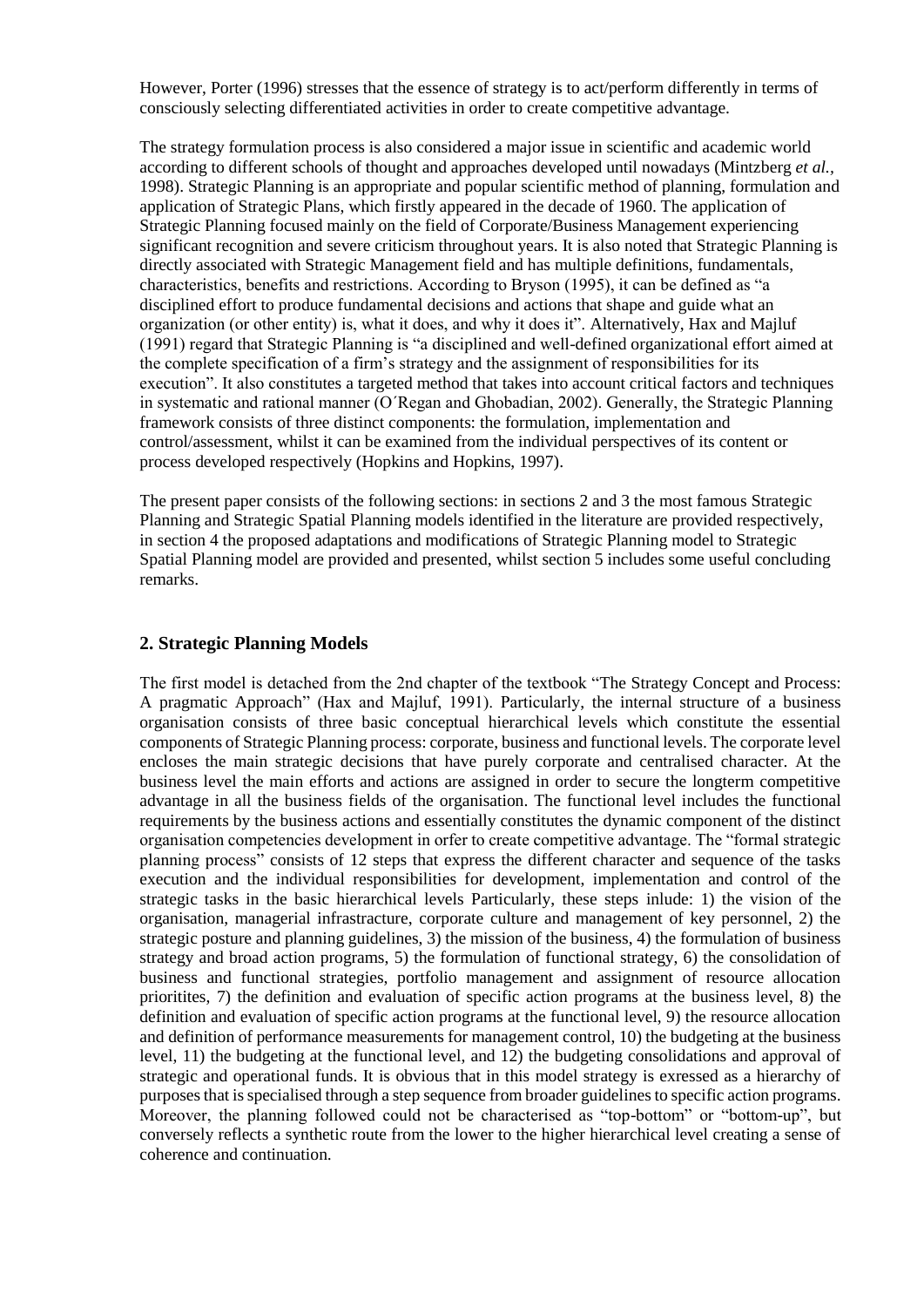The second presented model originates from the book "Creating and Implementing Your Strategic Plan: A Workbook for Public and Nonprofit Organizations" (Bryson and Alston, 2011). This Workbook deals with an effective strategic planning and implememtation process named "Strategy Change Cycle" which encloses 10 distinct steps as follows: 1) Initiation and Agreement on a Strategic Planing Process, 2) Clarification of Organisational Mandates, 3) Identification and Understanding of Stakeholders, Development and Refinement of Mission and Values, and Develoment of a Vision Sketch, 4) Assessment of the Environment and Identification of Strengths, Weaknesses, Opportunities and Challenges, 5) Identification and Framing of Strategic Issues, 6) Formulation of Strategies to Manage the Issues, 7) Review and Adoption of the Strategic Plan, 8) Establishment of an Effective Organizational Vision for the future, 9) Development of an Effective Implementation Process, and 10) Reassessment of Strategies and the Strategic Planning Process. The predecent strategic planning process is considered to follow a cyclic and repetitious development route, although it seems to represent a linear sequence. Moreover, the process does not necessarily start from the first step (in case of strategic issues that need direct response) and appropriately combines Strategic Planning (steps 1-6) with Strategic Management (steps 7-10).

Armstrong (2008) composes and presents an indicative planning process pattern, based on the "classic approach" of strategy formulation (Wittington, 2001), which consists of the following succession of steps: mission definition, objectives setting, SWOT Analysis, Gap Analysis and resource capability, distinctive capabilities of organisation definition, key strategic issues definition (emerging from previous analysis), corporate and functional strategies determination (for goals and competitive advantage), integrated strategic plans for implementing strategies preparation, strategies implementation, implementation monitoring and existing strategies revision or new strategies development (if necessary). The forementioned process pattern may need improvement or modification, but incorporates all the necessary tasks for strategy formulation. It could be also characterised as linear and deterministic, following a definite succession of steps, a fact that may not refer to realistic (cyclic or systemic) contitions.

Additionally, Sourkouhi *et al.* (2013) cite the following basic steps of strategic planning process: specification of the organisations future objectives, identification of the available objectives and strategies, analysis of environmental conditions, analysis of the organisations resources, recognition of current situation, determination of the necessary changes in strategies, decision on the optimal strategy and implementation of the new strategy.

Van Aartsengel and Kurtoglu (2013) support that the so-named "Generic Strategic Planning process" should inlcude difinite steps/stages as follows: 1) overal strategy plan definition, 2) strategic analysis execution, 3) mission statement revision/production, 4) corporate intended strategy development, 5) business intended strategies development, 6) implementation determination, 7) strategies assessment and implementaion, and 8) strategic documents formulation and approval.

## **3. Strategic Spatial Planning Models**

The concept of Spategic Planning is considered as highly complex in spatial level. The term "Strategic Spatial Planning" is attributed due to the fact that it constitutes a planning framework directed the development issues emerging in space. Albrechts (2004) characteristically states that "the rationale of Strategic Spatial Planning is to frame the activities of stakeholders to help achieve shared concerns about spatial changes. Necessary precondition is the complete comprehension of the specifics, problems and needs in each study area in order to create a complex strategic perpeption for their arrangement (Healy, 2009).

According to Albrechts (2013), a wide range of references and international practices is observed justifying the high signifance and utility of Strategic Planning in spatial level as an alternative approach for the structural challenges and variations confrontation.

Particularly, Spatial Planning inludes a composite set of methods or practises for the formulation and implementation of policies, strategic plans and projects in spatial level (Healy *et al.*, 1997). It is mainly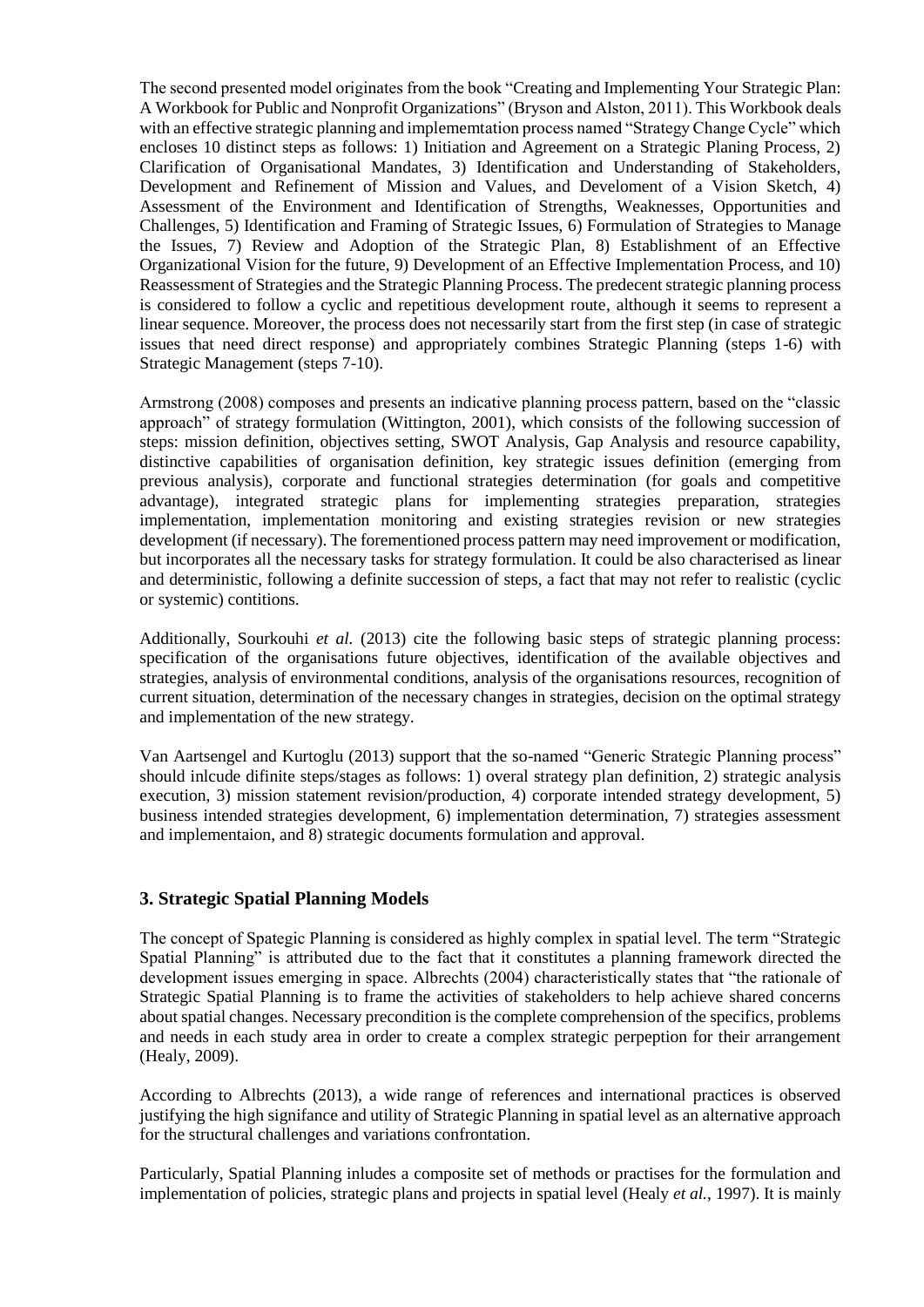applied in national, regional and urban level, while it can be used in cases of transnational unitites or associations. The subject of Spatial Planning refers to strategic midterm decisions and directions that are created through continuous processes, negotiations and interactions (Metaxas and Lalenis, 2006). Defining appropriately Strategic Spatial Planning, "it is a set of concepts, procedures and tools that must be tailored carefully to whatever situation" (Albrechts, 2004) aiming at the arrangement and satisfaction of the contemporary needs and demands of different spatial unities (Sartorio, 2005). Alternativelly, according to Sartorio (2005), Healy et al. (1997) determines Strategic Spatial Planning "as a social process through which local communities answer to endogenous and exogenous challenges relating to territorial governance".

Taking into account all the forementioned concepts, "Strategic Spatial Planning Frameworks" or "Strategic Development Frameworks" constitute the direct result/product of Strategic Spatial Planning. Such Frameworks/Plans must include broad development issues coverage in each spatial unity, midterm time horizon, identification of basic development axes and critical spatial issues, multi-sector development and spatial issues investigation, synthetic analysis and determination of alternative or flexible options, and concentration on implementation methods and processes.

Stremke *et al*. (2012), introduce an approach of Strategic Spatial Planning process which is composed of four generalised steps (Albrechts "four-track approach", 2004) as follows: 1) Analysis of the existing conditions of environment and concentration on collective identification of focal issues, 2) Development of a dynamic, integrated and indicative vision that encloses conscious and purposive values and meanings for the future, 3) Deduction of actions (from vision) and discrimination between shortterm and longterm, and 4) Implementation of actions through moral, administrative and financial agreements between the determinant factors of each study area.

## **5. From Business Strategic Planning to Spatial Strategic Planning**

The Strategic Planning models represent some common similarities regarding to the basic hierarchical functional levels (corporate, business, and functional) and the execution sequence of the different tasks and actions. However, the transfer of these hierarchical levels to the spatial level requires determinant adjustments and modifications. Firstly, in spatial level, the hierarchical functional levels refer to spatial/administrative levels, which essentially reflect the distinct spatial unities (based on administrative structure) in the study area. This critical adjustments aim to the rational treatment of the development issues and formulation of strategic directions in spatial level.

As a consequence, the corporate level is transferred to the municipal reference level. The municipal level is referred as an overall term, illustrating the spatial/administrative entity that encloses the central governance and management of the whole study area, the strategic decision making, the development issues arrangement and the high quality infrastructure and services provision to the citizens. At the next spatial reference level, a critical adjustment is accomplished according to the requirements and necessities of the study area. Particularly, the community level is introduced, which includes the municipal or local communities and the individual residential areas. Moreover, the community level comprises the local government bodies that undertake the individual spatial unities management, the local infrastructure and services regular operation and the local development issues/problems treatment.

The model illustrated in Figure 1 constitutes the synthetic application of a Strategic Spatial Planning Model inspired by the best practices of Strategic Planning in business world. Essentially, it is an attempt that combines and mixes the classic principles of Strategic Planning, applied in Business Administration field, with the dimensions and characteristics of modern Spatial Planning. The key aspects of classic Strategic Planning are maintained while accomplishing important modifications in spatial level. It is also noted that the proposed model was formulated regarding to the physiognomy and the specifics of the Municipal Unity of Thermi in Thessaloniki (Northern Greece).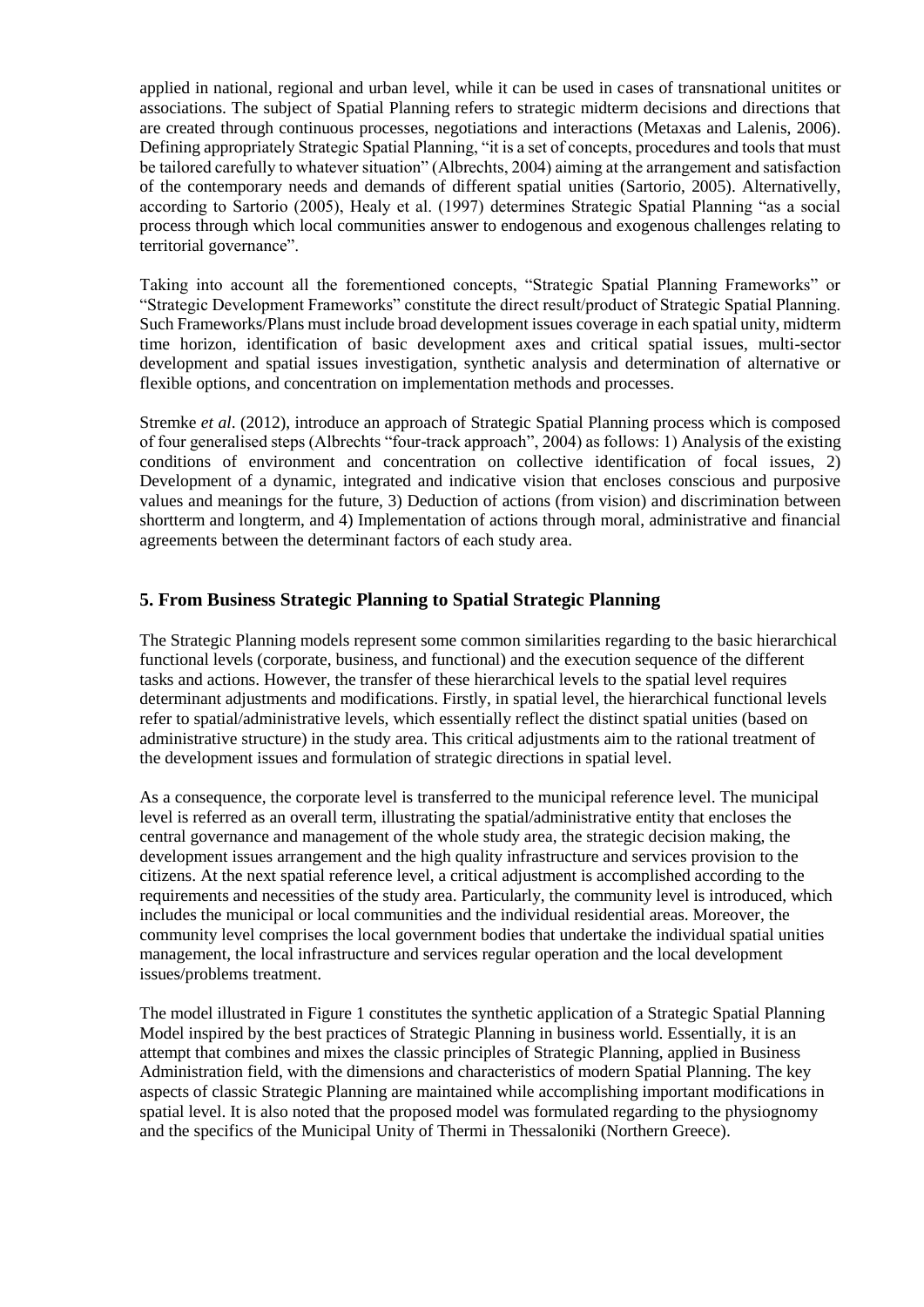

#### **Figure 1: The Strategic Spatial Planning Model**

More precisely, the proposed application model consists of 7 total execution steps which are developed progressively in order to produce the requested Strategic and Specific Development Action Programs. It is a qualitative planning process, like most Spatial Planning Plans, that reflects a cyclic execution route in terms of the interaction and feedback possibilities between the basic steps so as to optimally produce the Action Programs. The existence of two spatial hierarchical levels (municipal and community level) reflects the distinct spatial unities in the study area according to the philosophy and practices of Strategic Spatial Planning Frameworks. Finally, the process of this proposed model wavers between the two hierarchical levels owing to rational strategy structure requirement. However, the necessity of interactive or combining execution of the first steps (e.g. steps 3 and 4) in real time is not excluded (there are not any time hierarchy restrictions).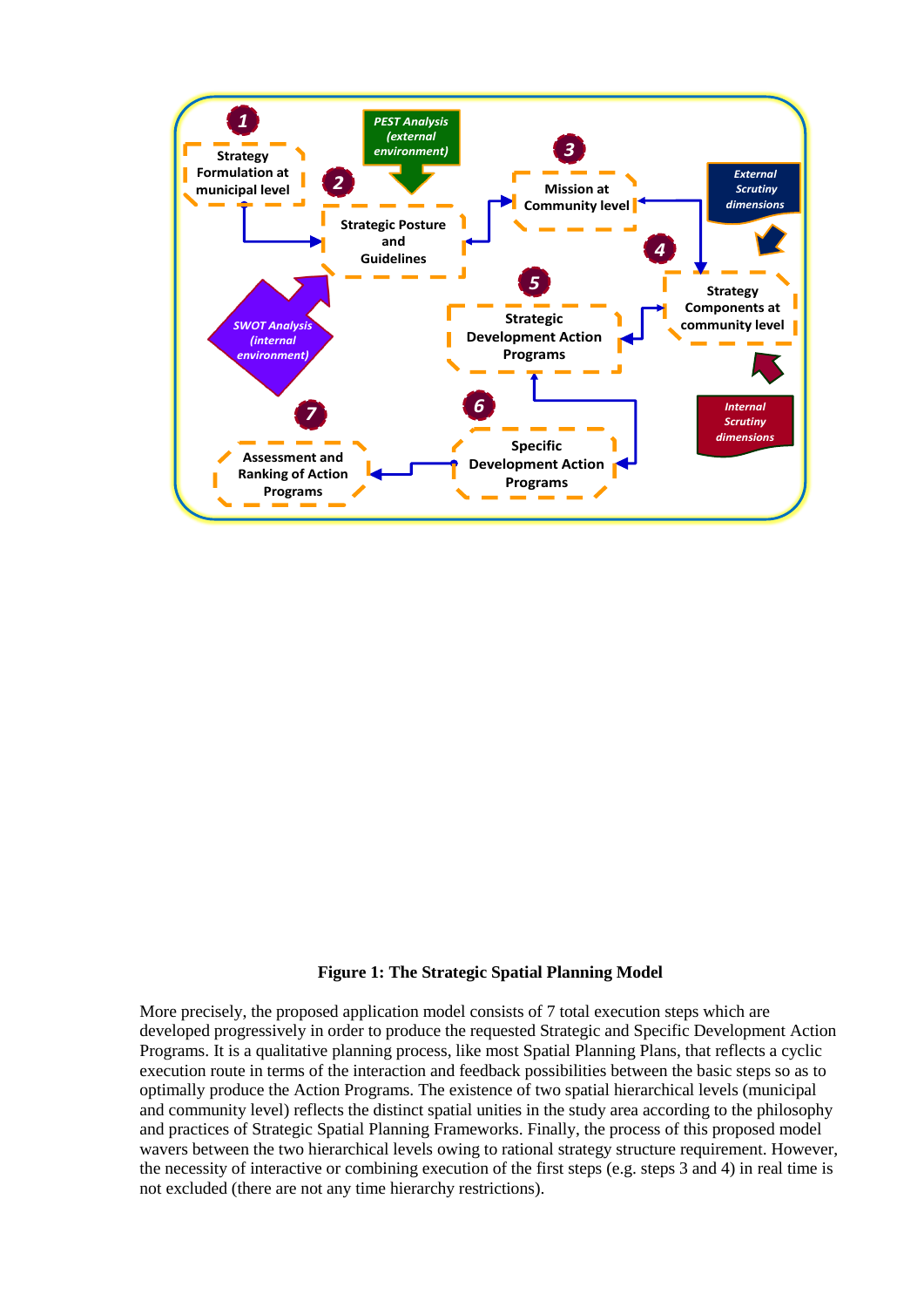## **6. Concluding Remarks**

Strategy constitutes a continually evolving and widespread concept in scientific and academic world presenting various dimensions and experiencing multiple interpretations. It is mostly associated with fundamental decisions and options that determine the general posture and success of an organisation. Strategic Planning is regarded to be the "backbone" of the modern Strategic Management field. It is a multidimensional term with broad usage and applications in different objectives and purposes. In spatial level, some significant differentations, variations, adjustments and modifications are usually observed. Strategic Spatial Planning refers to major mid-term issues that need overall and integrated arrangement. It is a targeted planning framework directed to critical development spatial issues. The main objective of this paper is to create a Strategic Spatial Planning model that combines the classic principles of Strategic Planning with critical adjustments and variations emerging in spatial level. The proposed model consists of a 7-step sequence in form of a flexible planning cycle adapted to the needs of the study area. The structure and content of the basic steps enclose the determinant components and aspects that could be transferred to the spatial dimension. Finally, this application model leads to the production of Strategic and Specific Development Actions Programs that aim to arrange the ditected devlopment spatial issues. It is only an overall attempt/venture to treat particular spatial issues that surely need some adequate development and administrative policies.

### **7. References**

- Albrechts L. (2004). "Strategic (spatial) planning reexamined", *Environment and Planning B*, Vol.31, pp. 743-758.
- Albrechts L. (2013). "Reframing strategic spatial planning by using a coproduction perspective", *Planning Theory*, Vol. 12, No. 1, pp.46-63.
- Andrews K. R. (1971). "*The concept of corporate strategy*", D. Irwin Editions, Homewood, IL.
- Ansoff H. I. (1965). "*Corporate Strategy*", McGraw-Hill, New York.
- Armstrong M. (2008). "*Strategic Human Resource Management: A Guide to Action*", 4th ed., Kogan Page Ltd, London, Philadelphia.
- Bryson J. M. (1995). "*Strategic Planning for Public and Nonprofit Organizations*", Revised ed., Jossey-Bass, San Francisco, CA.
- Bryson J.M., and Alston F.K. (2011). "*Creating Your Strategic Plan: A Workbook for Public and NonProfit Organizations*", 3rd ed., John Wiley & Sons Inc.
- Hax A.C., and Majluf N.S. (1991). "*The Strategy Concept and Process: A pragmatic approach*", Englewood Cliffs, Prentice-Hall, NJ.
- Healy P., Khakee A., Motte A., and Needham B. (1997). "*Making Strategic Spatial Plans: Innovation in Europe*", UCL Press, London.
- Healey P. (2009). "In search of the "strategic" in spatial strategy making", *Planning Theory & Practice*, Vol. 10, No. 4, pp.439-457.
- Hopkins W.E., and Hopkins S.A. (1997). "Strategic planning-financial performance relationships in banks: a causal examination", *Strategic Management Journal*, Vol. 18, No. 8, pp.635-652.
- Metaxas T., and Lalenis K. (2006). "Strategic Planning as type of planning and tool of effective Urban Administration", Aeihoros - Urban and Spatial Planning Texts, Vol. 5, No. 1, pp.4-34.
- Mintzberg H. (1987). "The Strategy Concept I: Five Ps For Strategy", *California Management Review*, Vol. 30, No. 1, pp.11-24.
- Mintzberg H., Ahlstrand B.W., and Lampel J. (1998). "*Strategy Safari: A guided tour through the wilds of strategic management*", The Free Press, New York.
- O'Regan N., and Ghobadian A. (2002). "Effective strategic planning in small and medium sized firms", *Management Decision*, Vol.40, No. 7, pp.663-671.
- Porter M. E. (1996). "What is Strategy?", *Harvard Business Review*, Vol.74, No. 6, pp.61-78.
- Sartorio F. S. (2005). "Strategic spatial planning: a historical review of approaches, its recent revival, and an overview of the state of the art in Italy", *disP-The Planning Review*, Vol.41, No. 162, pp.26- 40.
- Stremke S., Van Kann F., and Koh J. (2012). "Integrated visions (part I): methodological framework for long-term regional design", *European Planning Studies*, Vol. 20, No. 2, pp. 305-319.